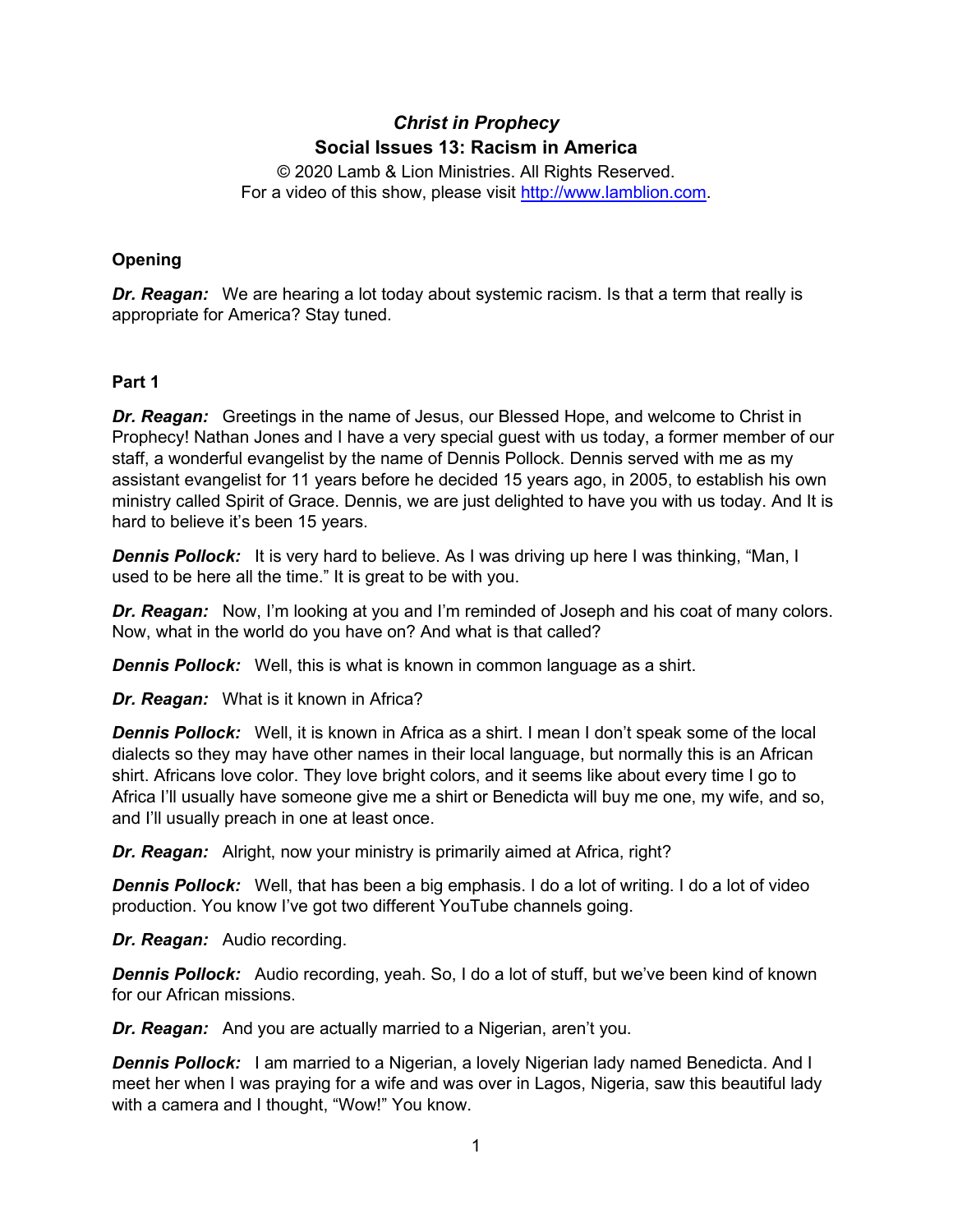*Nathan Jones:* She is very beautiful.

*Dr. Reagan:* Well, she is not only a beautiful lady, but she is a lady who is on fire for the Lord.

*Dennis Pollock:* Well, she loves the Lord, and that was the thing I was concerned, it's like, well she is beautiful, no doubt, but does she love the Lord? So, she wanted to interview me. She was actually recording some of my programs and trying to put together a video. She had her own cameras. So, I was interviewing her at the same time asking, "Why aren't you married?" And trying to find out if she really loved the Lord. And turned out she did. So, it's worked out well.

*Dr. Reagan:* Well, today she is a vital part of your ministry because she actually goes over usually ahead of you and prepares everything for you to arrive. And then she actually does teaching, particularly with women, doesn't she?

*Dennis Pollock:* Well, yeah, and not only with women, but in a general group as well. And yeah, you know when we got married I didn't have any idea what she could do, or whether she could speak, it didn't really matter, I fell in love with her. And knew that she loved the Lord. But, the very first time we went to a church there in Lagos, Nigeria after we were married the pastor gave her a microphone to just kind of give testimony of what God had done in her life by bringing us together, and she just went to town and preached like a tiger. And I was in awe, and in tears.

*Nathan Jones:* He was in love.

*Dennis Pollock:* Thinking this lady, I haven't just married a beautiful lady, I've married a preacher.

# *Dr. Reagan:* There you go.

*Dennis Pollock:* So, it would be wasteful not to put her to work. And it turned out she was a good administrator as well, so yeah, she is a vital part of the ministry we share.

**Dr. Reagan:** Well, I praise God for your ministry, and in particular the way God has really blessed it over the years, and expanded your scope, and your outreach. You know, Dennis, when all this protesting began in the streets of America, early on I saw protestors at the Dallas City Hall. And the TV man was interviewing them, and he would say, "Well, now, why are you here?" And a few said, "Well, we are protesting against police brutality." But nearly everybody, and these were all teenagers and 20-year-olds.

# *Dennis Pollock:* Yeah.

*Dr. Reagan:* Were saying, "Well, I'm protesting against systemic racism." And I thought, "Where did that term come from? That doesn't roll off the tongue of a teenager or a 20-yearold."

*Nathan Jones:* Oh, I know. I had to look it up. It means, a system is structured with an unfair impact on a particular group, even if no law mentions race.

*Dr. Reagan:* Yeah, in fact if it is systemic it is throughout the whole thing, intentional, on purpose, everything is designed to discriminate. And I just thought, "Man, they don't know what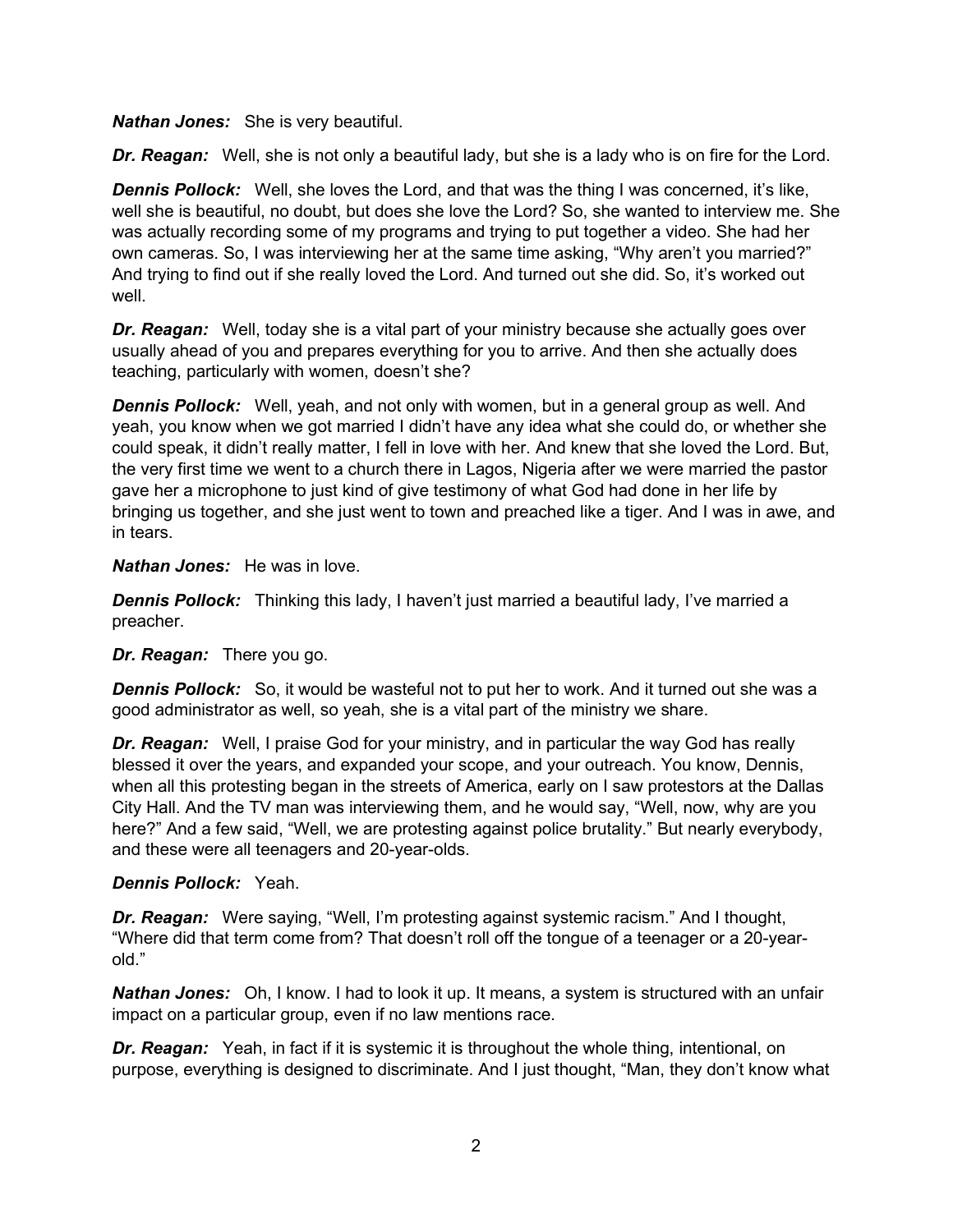systemic racism is." I grew up in the 40's and 50's I know what it is. They need a little historical perspective. What is your perspective on this?

**Dennis Pollock:** I agree completely. There has been systemic racism in America. In fact, from the time it was founded up to about the mid-60's and a little bit beyond it was. And systemic, common layman's interpretation or meaning of that word is riddled with.

# *Dr. Reagan:* Yeah.

**Dennis Pollock:** America is riddled with racism. It's in the government. It's in the police departments. It's in the corporations. It's in the business sector. It is everywhere.

# *Dr. Reagan:* It was.

**Dennis Pollock:** And you can't get away from it, and it was. And now when I was growing up I never even thought about racism. I was a little white boy, and I lived in a little white neighborhood. And we didn't have blacks in our schools. If we ever went out to restaurants, which we didn't much, because my parents weren't that wealthy, and in those days you almost had to be wealthy to do much restaurant eating. But anyway, you wouldn't see blacks there. You just didn't see blacks much at all. I think our church was a little unusual we had a couple of black families, but that was uncommon in those days. So, I never much thought about it. And the Martin Luther King actually started his ministry of trying to bring equality to the blacks around the time I was born, which was 1953. But it really got a head of steam in the 60's. And in '64 and '65 Lyndon Johnson signed those laws that basically said it is illegal, segregation is illegal, discrimination is illegal. You have to give the rights of blacks to vote. Don't charge them voter fees. Don't give them literacy tests. You know and all of that. And I will say a couple things, we are in agreement America has had systemic racism. And here's a point I think the church needs to admit; one thing that disappoints me about the evangelical church, in those days, they really didn't get on board with supporting their black brothers and sisters. They needed Martin Luther King. They needed those laws passed. It was terrible in those days. And a lot of the evangelical preachers, Baptist pastors, Pentecostal pastors, and the ones that really loved the Bible and believed the Bible they weren't out there protesting. It was the liberals. It was the Hollywood types that were out protesting. And the evangelicals pretty much stayed home. There were some exceptions, Billy Graham would go up into the stadiums in the south where they'd put up signs, blacks only, whites only, and he would tear those signs down. So, he was ahead of his time. And Oral Roberts I think pretty much the same thing. So, it's not that there were no evangelicals that were really supporting that, but many evangelicals did not. That was then, and this is now. And so, these days the laws are passed. The government has done about all a government can do legally, and by law, to end racism in terms of policy, in terms of what is called systemic racism.

*Dr. Reagan:* Well, I'm a lot older than you are.

# *Dennis Pollock:* Yes, you are.

**Dr. Reagan:** And when I was growing up everything was segregated. Everything. I mean movie theaters, churches, stadiums, transportation, we had apartheid in America, everything was separated. And people of race were treated terribly. I think one of the worst things was the way they kept them from voting, because I think it's the Fifteenth Amendment of the United States, the Constitution guarantees the right to vote. But what happened particularly throughout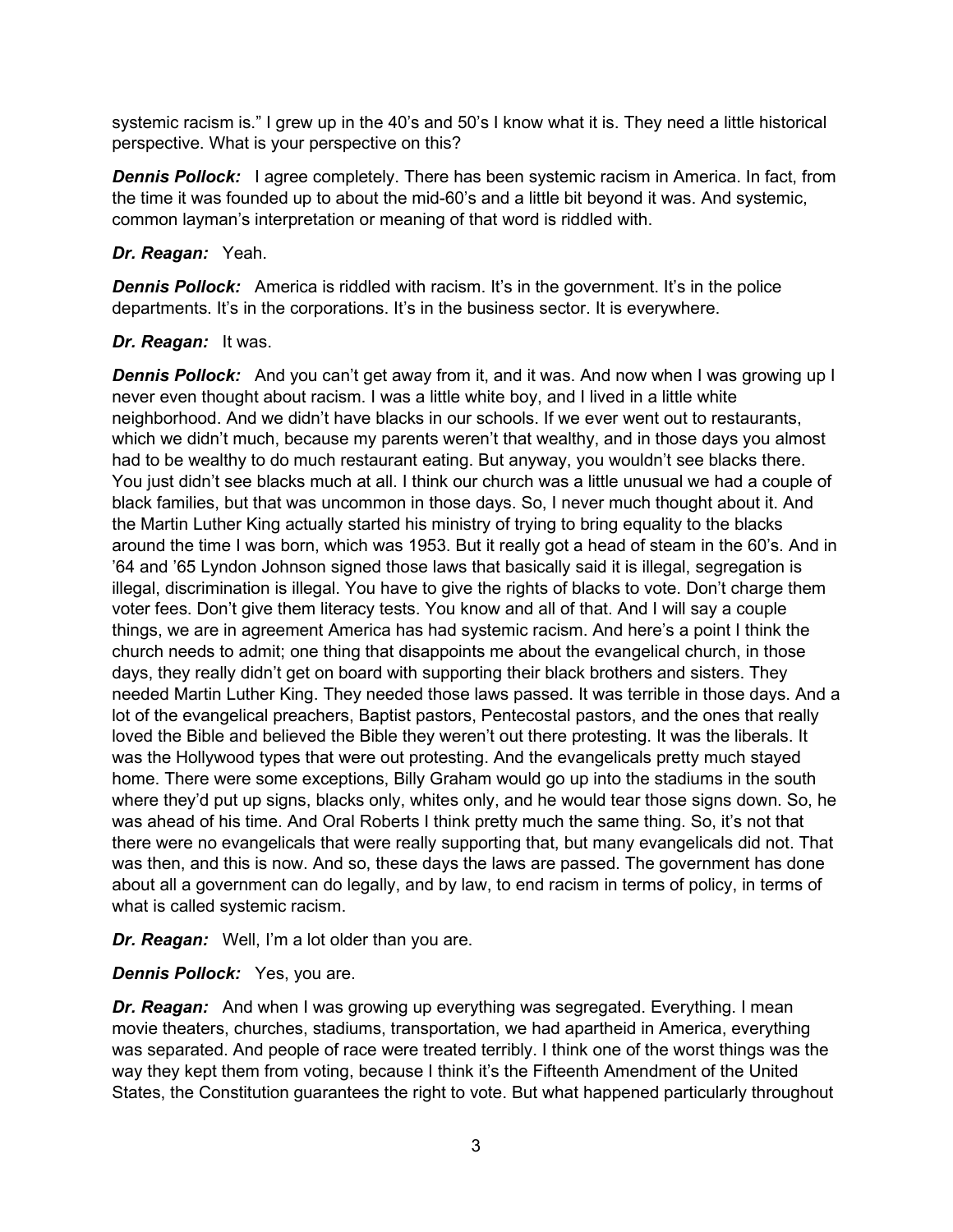the South was they had literacy tests, and a white man who could not read or write would always seem to pass the literacy test.

# *Dennis Pollock:* Yeah.

*Dr. Reagan:* Whereas the black man who could read Shakespeare and interpret it for you just couldn't quit seem to read well enough to vote. And then they had the poll tax. And I have a picture here of a poll tax receipt from 1945, and it cost \$1.75 to vote in Texas. In 1945 a \$1.75 is equivalent to \$25 today in purchasing power. So, they basically had to pay \$25 to vote in 1945. And it was that Civil Rights Act of 1965 under Johnson that changed all that. And that was really the key to changing things, was the right to vote. You know when I was a kid no blacks were in any offices anywhere. And here people are down here at the Dallas City Hall protesting against systemic racism and the most powerful man in Dallas is the City Manager, black, the Mayor, black, the District Attorney, a progressive black, the Police Chief, a black lady, the Sheriff, a black lady, and the one prior to that was a Hispanic lesbian who ran for Governor. Systemic racism? That is unbelievable that would even exist in the 1940's or 50's.

*Nathan Jones:* It's wonderful to see that we had three generations represented here.

# *Dennis Pollock:* Yeah.

**Nathan Jones:** As I was growing up in the 80's and 90's racism was virtually non-existent. All my friends were a mixture of different countries. Television we loved Bill Cosby. Politics you had black people running. Oprah Winfrey was the most famous person. It just didn't occur to us. And now, my children's generation has seemed to have slid back into this idea that everything is racist involved, and they see the world through a lens of racism. And that just pains me to see that. I feel like we've stepped back instead of moving forward when it comes to this topic.

*Dennis Pollock:* Yeah. Now, I think we have to be clear, there are racist in America.

*Dr. Reagan:* Absolutely.

*Nathan Jones:* Oh, yeah.

**Dennis Pollock:** Just like there are thieves, there are liars, there are murderers, you know there are racists. And just because--

*Dr. Reagan:* And they're not all white.

*Dennis Pollock:* No, you are right about that.

*Nathan Jones:* No, every race is capable of racism.

*Dennis Pollock:* Just because the law is now equal doesn't mean that racism can't cause some problems. Let me give you an example. When I married my first wife in 1975 we bought a mobile home to live in. And obviously if you have a mobile home, you have to live in a mobile home park. This was in Missouri. And I found out as we were looking for the right park to live in that almost every park in that area had a rule that said, "If you buy a mobile home in our park," in other words somebody is selling their mobile home in their park and you buy it, you have to immediately move out. And I thought, "That's a strange law, or a strange rule." And I asked somebody I said, "Why would they have such a stupid rule? Why would they not want your business? You buy a mobile home in their park and you have to move out?" He said, "Well, it's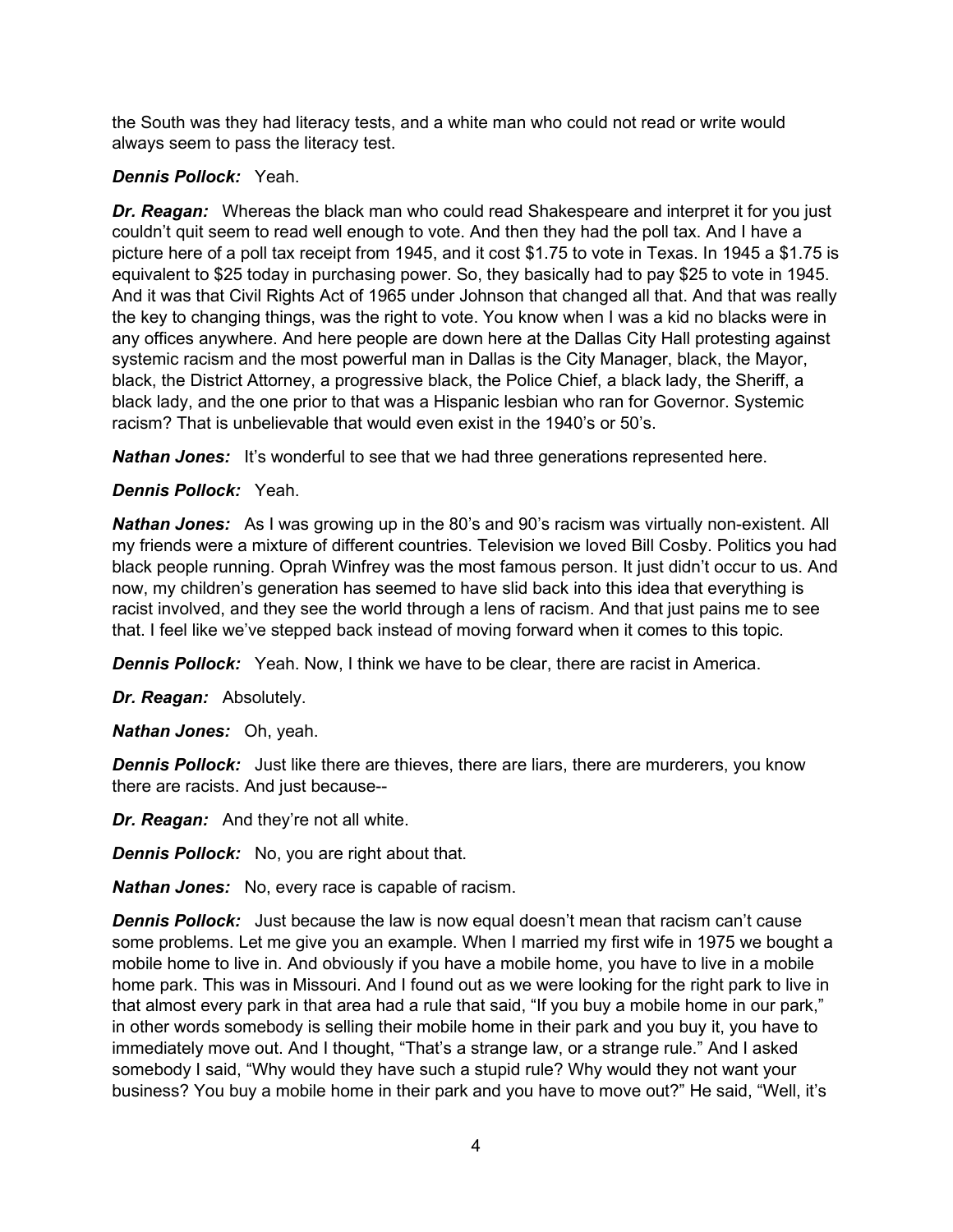simple." He said, "That keeps that the blacks out, because if you are black and you buy a mobile home they show you the rules on the books, and you know, you are required to move out, but if you are white they just let it pass and you can stay there." And sure, enough, when we bought a mobile home in that park which had a rule you have to move out, they didn't make us move out. So, yeah, you can try to circumvent that, but still, there is no doubt about it that racism is not anywhere close to what it was before. And one of the best examples is me and my wife. I mean here I am an old white guy married to a beautiful black lady, we go everywhere, we go to theaters.

### *Dr. Reagan:* Not in my day and time.

**Dennis Pollock:** Right. And we're living in Texas. If we had done that in the 1950's our lives would be in danger. We would be getting threats. We would be getting stones thrown through our windows, bombs, who knows what. I would have never come to Texas. I would be living out in California, or maybe the north, definitely not here. Things have changed for the better in all kinds of ways. And it is kind of sad that we have one bad incident which was Floyd, well, I'm not going to say it's the only bad incident, but it the most recent one, where everybody that looked at the video of George Floyd being murdered, was immediately appalled. It's like no, that's just--

*Nathan Jones:* Universally.

*Dr. Reagan:* Which is a sign. I mean think about that. Everybody was appalled.

*Dennis Pollock:* Yes.

*Dr. Reagan:* If we have systemic racism, not everybody would be appalled.

#### *Dennis Pollock:* No.

*Nathan Jones:* Well, Dennis, I was looking at the "Washington Post" statistically whether there is systemic racism or not. And the "Washington Post" keeps a database of all the crimes and arrests. And in 2019 there were 328,000,000 people in America. Right? There were 600,000 arrests for violent crime. Of those unarmed people shot by police 55, out of all of that: 25 Whites, 14 Blacks, 11 Hispanics, and 5 others. That means 14 unarmed blacks were killed out of 10 million arrests, and that equals .00014% of the population. And we have riots in the streets saying that police are going around gunning down unarmed black people, when statistically it proves otherwise, it is more white people.

*Dennis Pollock:* Yeah, absolutely. And somebody asked some black children, "How many people do you think, how many unarmed blacks are shot by the police every year?" And someone said, "A thousand." "Two thousand." "Several thousand." Last year it was actually nine. And your chances of an unarmed black person going out their door and being shot by a policeman, are much less than going out your door and being hit by lightning, it will happen more often. So, it's not--people make all kind of radical statements like, "You are taking your life in your hands every time you go out as a black male, every time you go your life is in your hands. You got a good chance of not coming home." It's ridiculous. Now, my wife and I attended a black church for a number of years, and it was in a nice, fairly well to do neighborhood. Those young black men, and the older ones they all had jobs, they all lived in nice homes. We went to home groups, and the homes they lived in were nicer than ours, we were in an apartment at that time. They were living in nice homes. So, you have an occasional black male being killed. But you have millions of black men and women who wake up in the morning, eat breakfast, go to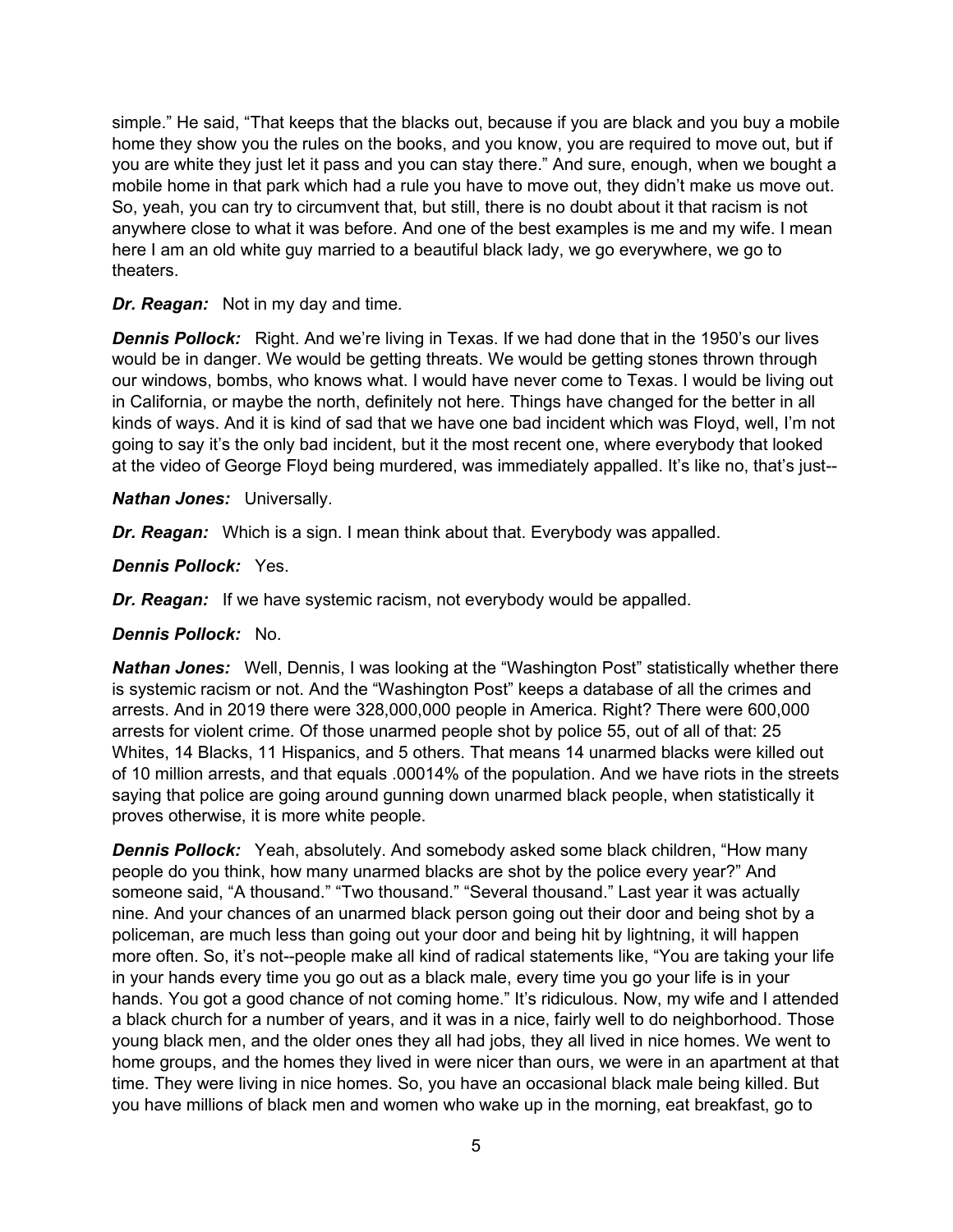work, come home, spend time with their families, go to bed, and repeat the same the next day. And they live out their lives, and they are not hassled at all. And you know my wife has two nephews that came from Nigeria, and when they got to America they hit the ground running. They immediately got an education, they became pharmacists, they live in great houses. They live very comfortably. And they don't get hassled by the police, to my knowledge they never have.

*Dr. Reagan:* Well, folks, I think we can say that the three of us do not believe that there is systemic racism in America today. But we also agree that there is racism, and that is destructive to the unity of our nation. So, the next question is: What can we do to overcome it, if at all possible? We will address that question after a brief break.

# **Part 2**

*Nathan Jones:* Welcome back to Christ in Prophecy and our discussion of racism in America with Dennis Pollock. For those of you who may have tuned in late let me explain that Dennis was formerly Dr. Reagan's Assistant Evangelist for 11 years until 2004, then he founded his own ministry called Spirit of Grace. It is an evangelistic ministry aimed primarily at Africa. Dennis' wife, Benedicta, is a Nigerian. Now, in the first half of this program we determined that the allegation that systemic racism exists in our nation is a lie. But we also concluded that there is still racism on the part of individuals. Dr. Reagan then posed a question for us to think about, and that is where I would like to resume. So, Dennis, how can we overcome racism?

**Dennis Pollock:** Well, that is a big question. I wish I had a little quick easy answer that would immediately turn America into a completely non-racist country.

*Nathan Jones:* Well, you've got about 10 minutes.

*Dennis Pollock:* I think you have to get to the heart of the issue. And I'm a Bible reader. I've been reading the Bible ever since I was 19 years old. And so, that is kind of my thing. And as I look into the scripture, especially the New Testament, the words of Jesus and Paul, I find that all sin comes from within, it comes from what Jesus called our heart, or Paul called it the old man, a sin nature. Jesus said, "Out of the heart proceed evil thoughts, and murders, and adulteries and fornications, and thefts, and false witness and blasphemy." And He just listed all kinds of ugly things. He said it all comes from there. And then Paul talks about, "Put off the old man which grows corrupt according to its lusts." So, there is in every human being an old guy, an old sin nature that is nasty, corrupt, selfish, greedy, grasping.

*Dr. Reagan:* I wish you would quit calling me names.

**Dennis Pollock:** Right, present company excepted. But this sin nature will manifest differently in different people. It doesn't mean that every person that doesn't love Jesus and isn't born again is a racist. There are plenty of non-Christian, non-racist around. So, it doesn't mean you'll automatically be a racist. But what it means is that ugly stuff is going to come out of you as a result of this nature. And that's why the Bible, Jesus said, "You must be born again. You have to have a new nature." Now, we talked earlier about the laws that were passed, and that it created civil rights for blacks. And you know, I applaud that, that was necessary, it helped, it brought blacks and whites together. And they began to look at each other and realize you're not that different from me, I'm not that different from you. And low and behold blacks and white young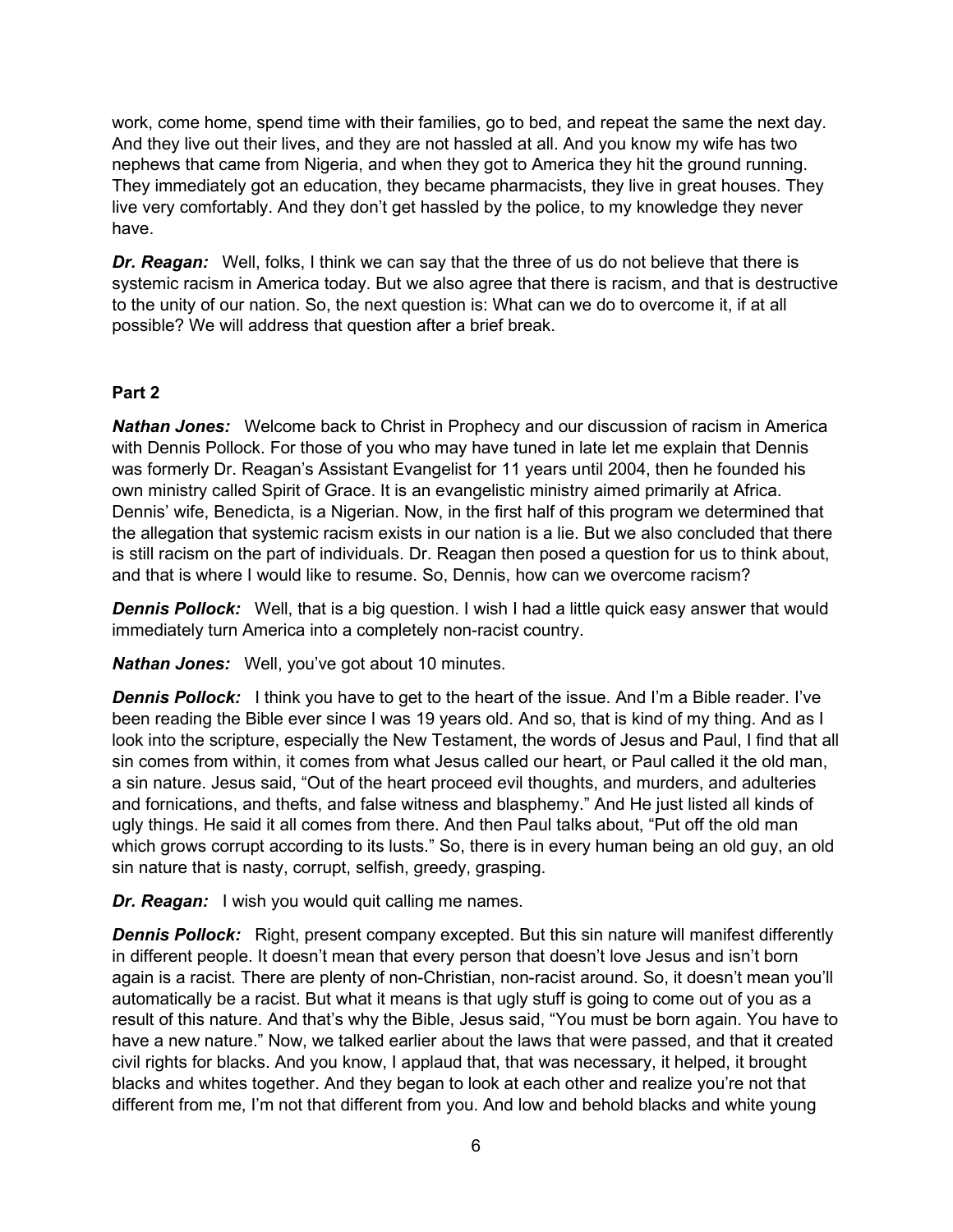people began to fall in love, or in some cases an old guy fell in love with a younger black woman. So, the laws have been good, and that they brought us together. But there is a limit to how far they can go. They can't reach into somebody's heart and pull it out, pull out the evil, pull out the racism. And the other side of that is they can't fix all the black issues. You know we haven't talked about the black issues, such as the lack of fathers in the black home.

*Nathan Jones:* My goodness 1 in 4 black homes do not have a father present, it's a tragedy.

**Dennis Pollock:** Yeah, it is between 70-75% of black babies are born without the father being married to the mother. They grow up with the mother having to work one or two jobs. And as a result, they are on the street a lot, and often in poor neighborhoods. Of course, they are going to have problems as they grow up. You put a white kid in that situation he would also have problems.

*Nathan Jones:* Journalist Candace Owens says there's four solutions to the black problem today is: (1) Graduate from high school; (2) Don't get pregnant before marriage; (3) Get married; and (4) Don't commit a crime. She said, "That's the secret to success depending on, it doesn't matter what race you are, that is the secret for success." And unfortunately, a lot of these inner city black communities--

*Dr. Reagan:* And cooperate with the police please.

*Nathan Jones:* Yes, absolutely. You show them respect. They are there to protect our lives.

*Dennis Pollock:* Yeah, and the black commentator Larry Elder said, "Let me give you the five reasons why blacks are having so much trouble in their families and in their communities." He said, "Reason number five is a lack of black fathers in the home. Number four lack of black fathers in the home. Number three, number two, number one, lack of black fathers in the home."

# *Dr. Reagan:* There you go.

**Dennis Pollock:** And there is a real problem there. And whether you are white or black you've got to admit that. We need to take the words of that wise philosopher Beyoncé who said, "You should put a ring on it." And so, these black young men need to put a ring on the finger of their ladies and marry them. But what I was going to say was, just like you can't pull racism out of the heart. One thing about Larry Elder I disagree with, they said, "Well, what do you do?" And he said, "Well, you tell people to be responsible. You tell people to get jobs. Marry their wives." Well, you can tell them all day long. But if their heart is messed up, if they are not born again, it's not going to work. Just like you can tell a racist, "You really shouldn't be racist, it's just wrong." And he may nod and smile, but you haven't changed him a bit. It's kind of like telling an obese person, "Well, you really ought to just not eat so much and lose some weight." Well, yeah, technically that's right, but you are not doing them any favor.

*Nathan Jones:* Well, the Bible always seems to bring us back to how God sees things. Genesis 1:27, "So God created man in His own image, in the image of God He created them, male and female He created them." We are all God's children. We are all created in His image. This division based on the color of your skin, the melanin, or maybe some cultural differences is nonsense. When you think that when Jesus Christ died on the cross and we became Christians we became one body. The races, the ethnicities no longer matter. I love how 1 Corinthians 12:13 and some parallel verses say, "There is neither Jew nor Greek, there is neither slave nor free, there is neither male nor female, for you are all one in Christ Jesus." And when you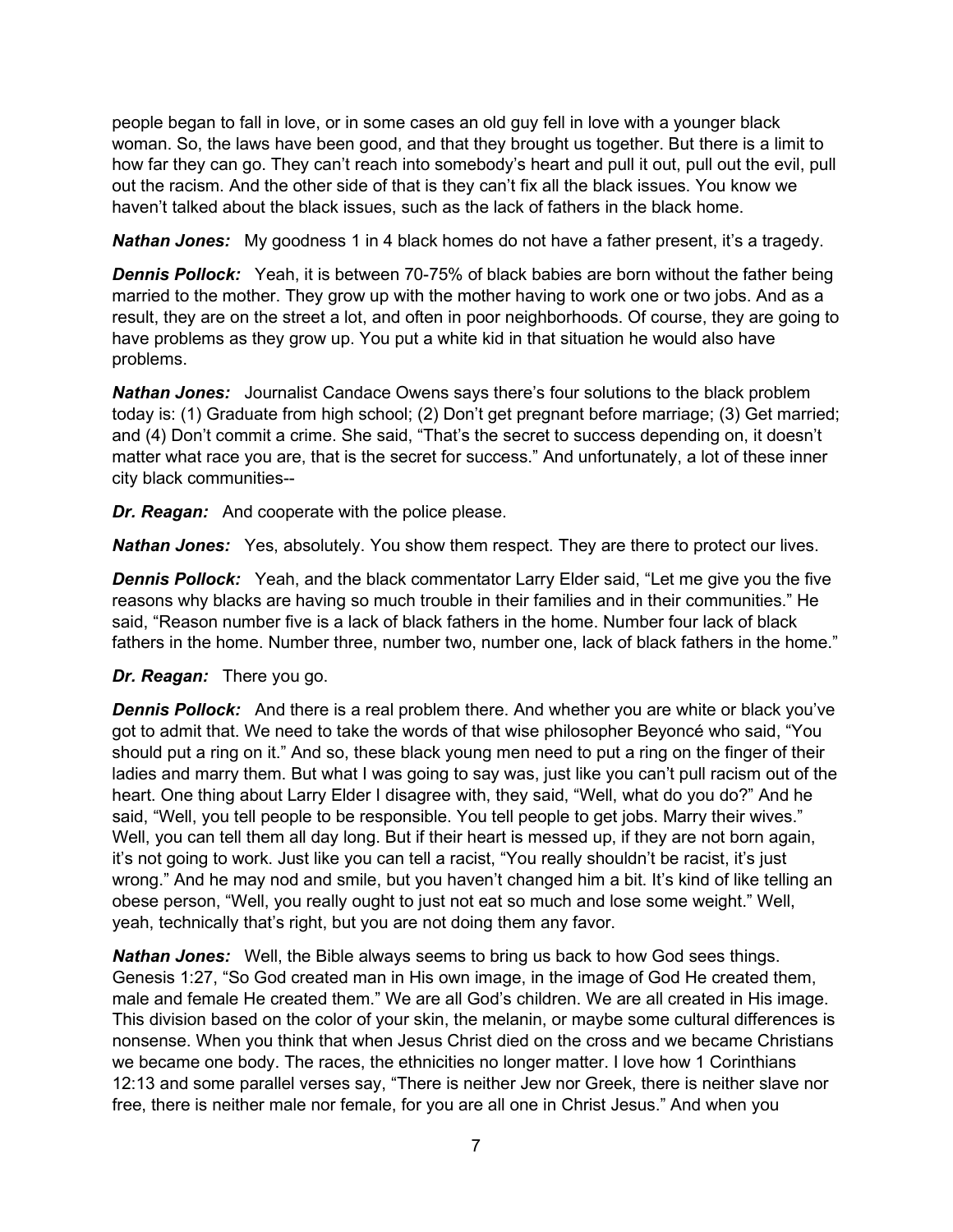become saved and you are a Christian those racial divides, now obviously there are still racial trouble in the Church, that old man that you were talking about. But I love how the Church is a foretaste of the Millennial Kingdom when all the nations of the world will be gathered, and we'll all love Jesus Christ. And there won't be ethnicity problems, or racial tensions during that time.

# *Dennis Pollock:* Yeah.

*Dr. Reagan:* I like the--I think we can solve racism if we would do what Jesus said, and that is that we would love our neighbor as we love ourselves. We are to forgive. He laid so many principles down. But the problem is, we again, can tell people that, but if the Holy Spirit is not residing within them and encouraging them and motivating them to do that, that old sin nature prevails.

*Dennis Pollock:* Yeah. You know there are two things that people need to overcome racism. One is just to know the truth. From a biblical perspective the truth is James says, "We were all created in the likeness of God." And therefore, he said, "You curse men who have been made in God's likeness." And he's like you shouldn't do that.

### *Nathan Jones:* Yeah, it is like cursing God.

*Dennis Pollock:* So, the Blacks, the Whites, the Hispanics, the Asians, every person has been made in the likeness of God. And the other side of it is God wants lots of people, and lots of variety in His family. And in Revelation when it talks about those worshipping God it talks about people from every tribe, every tongue, every nation, every language, you know all kinds of beautiful colors, all kinds of languages, dialects and so forth. So, in a sense of truth this we know. But you need something more than truth, which is God's love. And the truth is you're not going to experience the love of God if you don't have the Holy Spirit living in you, so we need to get born again. And the problem is in our nation people are moving away from God.

*Dr. Reagan:* Absolutely.

# *Nathan Jones:* Right.

**Dennis Pollock:** Not toward God. We have separated ourselves to such a point that we are decaying spiritually, there is just not the love, not the respect in general.

*Nathan Jones:* No grace is shown.

#### *Dennis Pollock:* No.

*Nathan Jones:* The grace that we were shown through Jesus' Christ sacrifice we are not sharing with others.

*Dr. Reagan:* Just a few years ago 85% of the people in this nation claimed to be Christians, today it is 65% and it is dropping like a bowling bowl it is going down so fast. And of that 65%, that claim to be a Christian, probably only a half of those are born again, if that many.

*Dennis Pollock:* If that many.

*Dr. Reagan:* Most of them are cultural Christians.

**Dennis Pollock:** Yeah, so it's kind of odd in a way because on the one hand people are protesting racism, racism, racism, that's really the one area of America that's improving.